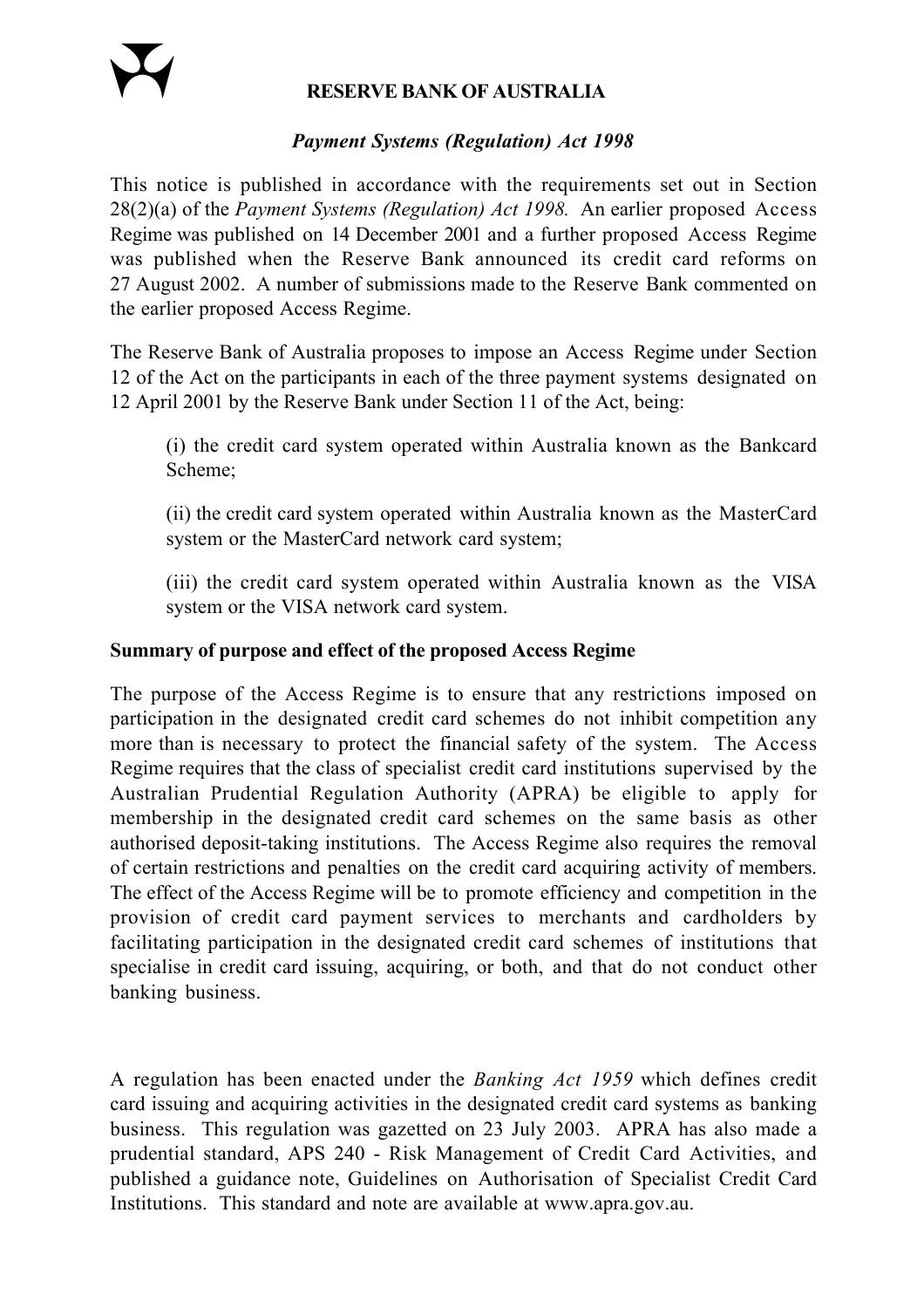Submissions on the proposed Access Regime, a copy of which is attached to this notice, should be made by 12 September 2003 to:

Acting Head of Payments Policy Reserve Bank of Australia GPO Box 3947 SYDNEY NSW 2001

There is no need to repeat submissions made in response to the earlier proposed Access Regime as those submissions will be considered.

Signed

Margarlane

IJ Macfarlane Governor Reserve Bank of Australia

*Date*

 $23/7/2003$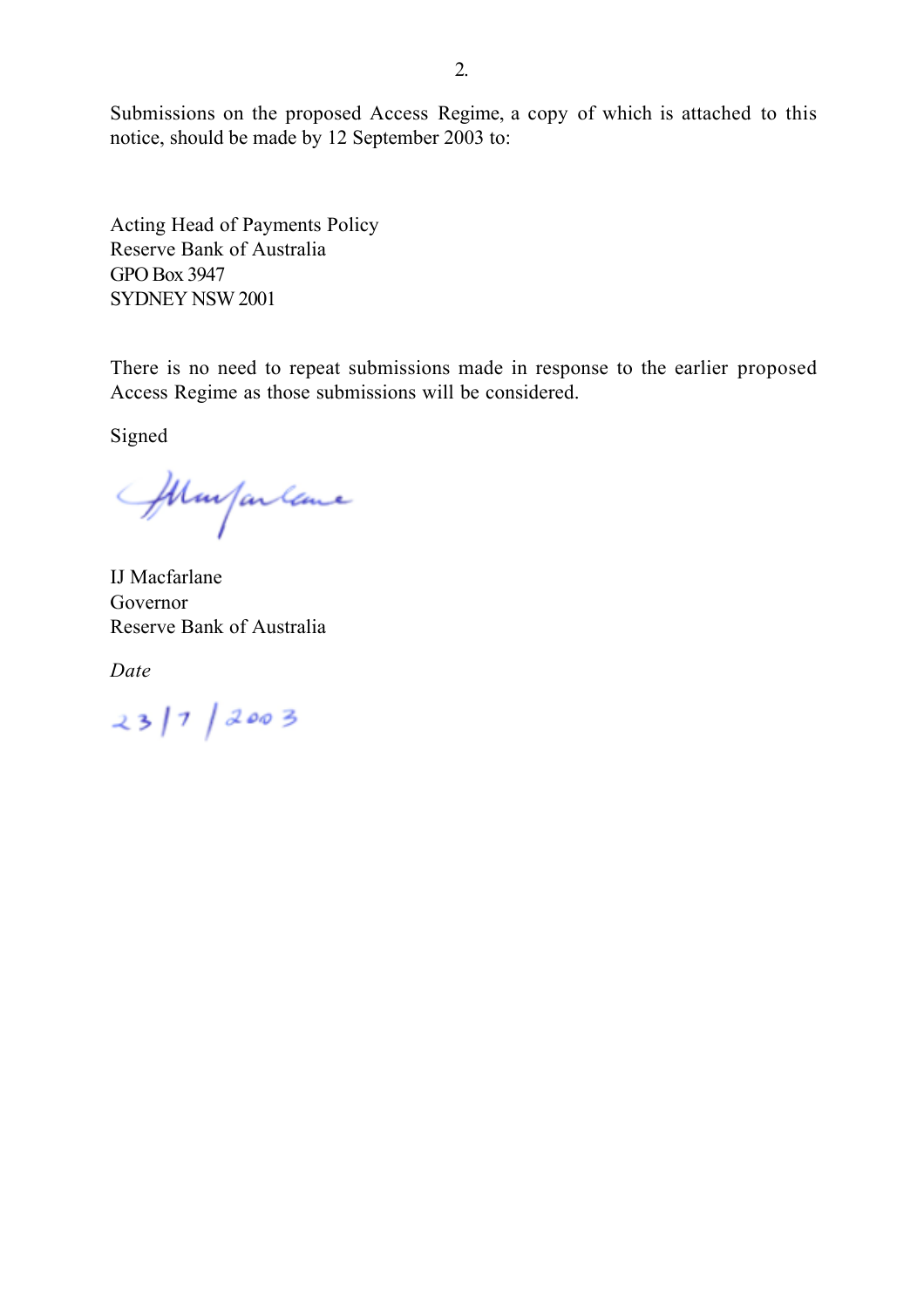#### **Access Regime**

## *Objective*

*The objective of this Access Regime is to promote efficiency and competition in the Australian payments system, having regard to:*

- (i) *the interests of current participants;*
- (ii) *the interests of people who, in the future, may want access to the system;*
- (iii) *the public interest; and*
- (iv) *the financial stability of the designated credit card system.*

# **Application**

- 1. This Access Regime is imposed under Section 12 of the *Payment Systems (Regulation) Act 199*8.
- 2. This Access Regime applies to the credit card system operated within Australia known as [  $\qquad$  ] designated on 12 April 2001 by the Reserve Bank of Australia under Section 11 of the *Payment Systems (Regulation) Act 199*8, and referred to as follows as the Scheme.
- 3. In this Access Regime:

an "acquirer" is a participant in the Scheme in Australia that provides services to a merchant to allow the merchant to accept a credit card;

an acquirer is a "self acquirer" if it acquires transactions for which it or a related body corporate (as that term is defined in the *Corporations Act 2001*) is the merchant;

"authorised deposit-taking institution" has the same meaning given to that term in Section 5(1) of the *Banking Act 195*9;

"credit card" means a card issued under the rules of the Scheme that can be used for purchasing goods or services on credit, or any other article issued under the rules of the Scheme and commonly known as a credit card;

an "issuer" is a participant in the Scheme in Australia that issues credit cards to the issuer's customers;

"merchant" means a merchant in Australia that accepts a credit card for payment for goods or services;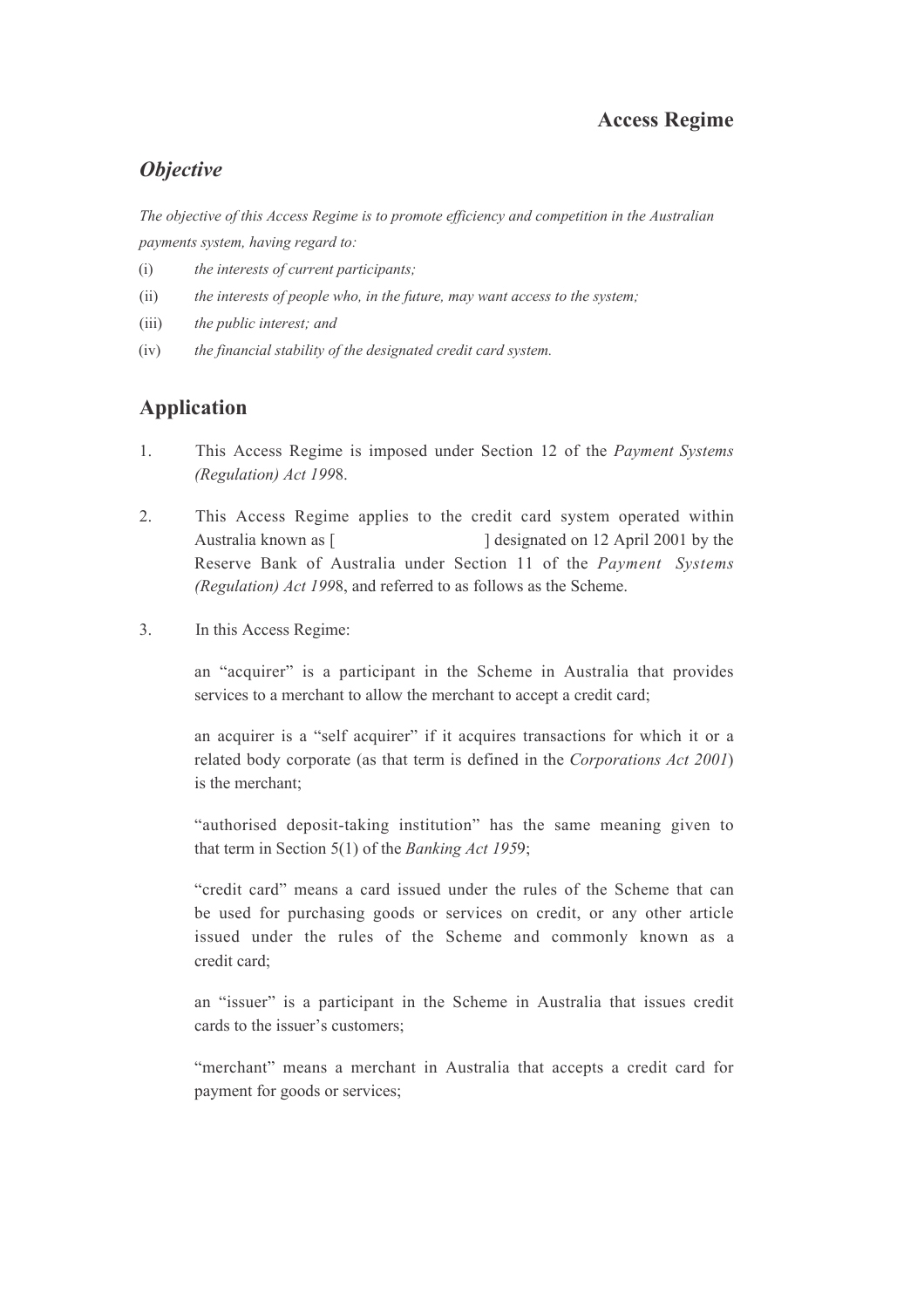"rules of the Scheme" mean the constitution, rules, by-laws, procedures and instruments of the Scheme as applied in Australia, and any other arrangement relating to the Scheme by which participants in the Scheme in Australia consider themselves bound;

a "specialist credit card institution" is an authorised deposit-taking institution that engages in, or proposes to engage in, credit card issuing, credit card acquiring or both (within the meaning of Regulation 4 of the *Banking Regulations 1966*) and does not otherwise conduct banking business within the meaning of Section 5 of the *Banking Act 1959*;

terms defined in the *Payment Systems (Regulation) Act 1998* have the same meaning in this Access Regime.

- 4. Each participant in the Scheme must do all things necessary on its part to ensure compliance with this Access Regime.
- 5. If any part of this Access Regime is invalid, it is ineffective only to the extent of such part without invalidating the remaining parts of this Access Regime.
- 6. This Access Regime is to be interpreted:
	- in accordance with its objective; and
	- by looking beyond form to substance.
- 7. This Access Regime comes into force on [

## **Eligibility for participation**

- 8. Any person who is an authorised deposit-taking institution is eligible to apply to participate in the Scheme in Australia. Subject to paragraph 9, any criteria may be applied by the Scheme in assessing applications for participation in the Scheme in Australia.
- 9. Neither the rules of the Scheme nor any participant in the Scheme shall discriminate between specialist credit card institutions as a class and other authorised deposit-taking institutions as a class in relation to any of the criteria applied in assessing applications for participation or in relation to the rights and obligations of participants in the Scheme in Australia.

## **Terms of participation**

- 10. Neither the rules of the Scheme nor any participant in the Scheme shall prevent a participant in the Scheme in Australia from being:
	- (i) an issuer only; or